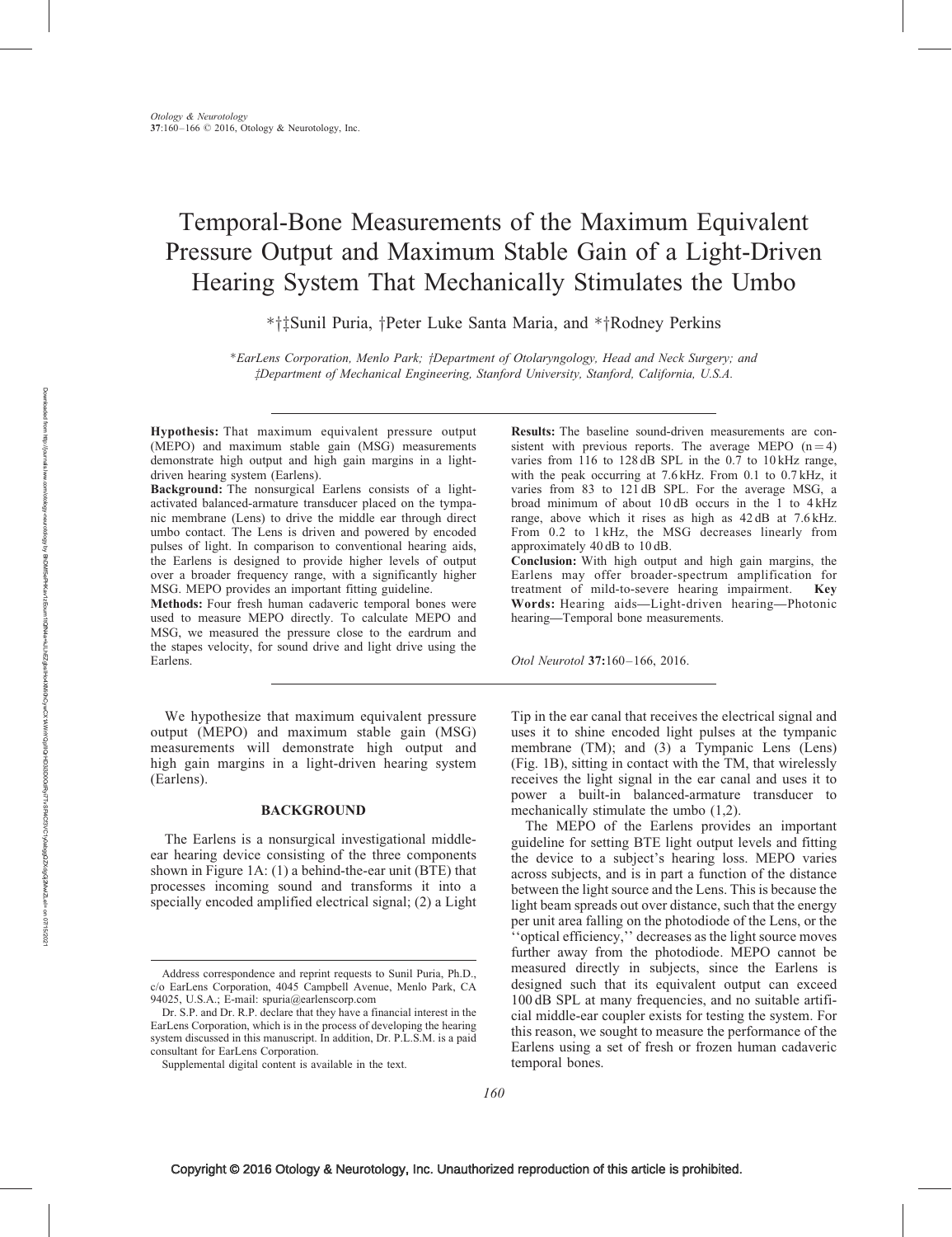

FIG. 1. (A) The light-driven hearing system (Earlens), a nonsurgical investigational hearing device consisting of three components: a behind-the-ear unit (BTE) that encodes amplified sound into electrical pulses that are sent to the Light Tip, which transduces them into pulses of light transmitted wirelessly to the Tympanic Lens (Lens), a light-activated balanced-armature transducer that drives the middle ear through direct contact with the umbo. (B) Diagram of the Lens in situ. The photodector converts light into an electrical signal, which is wired to the balancedarmature microactuator. The motor reed is attached to the drive post, which is coupled to the custom umbo platform. A pair of bias springs between the chassis and microactuator provides a static force that maintains continuous contact between the umbo platform and the eardrum.

### METHODS

# Temporal-Bone Materials and Preparation

Four fresh temporal bones from three donors (TB1, TB2, TB3, and TB4) were tested. A transmastoid modified facial recess approach to expose the stapes footplate was used, in which the tympanic and vertical segments of the facial nerve were removed while taking care to preserve the incus buttress, pyramidal process, stapes tendon, and ossicular chain. The middle-ear cavity was left open during measurements.

# Velocity and Pressure Measurements

An ER-7C probe-tube microphone (Etymotic Research, Elk Grove Village, IL, U.S.A.) was used to measure ear-canal pressure  $(P_T)$  within 2 to 3 mm of the TM, and a Polytec HLV-1000 laser Doppler vibrometer (LDV; Polytec, Irvine, CA, U.S.A.) was used to measure stapes velocity  $(V<sub>S</sub>)$ .

The measurements of  $V<sub>S</sub>$  and  $P<sub>T</sub>$  were made with SYSid ver 7.1 (3), using the following input voltages: 1) " $E_{MAX}$ ", which was 1  $V_{PEAK}$  for sound drive and 0.126  $V_{PEAK}$  for light drive; 2)  $E_{\text{MAX}}$  - 10.5 dB; 3)  $E_{\text{MAX}}$  - 21 dB; 4)  $E_{\text{MAX}}$  - 30 dB; 5)  $E_{\text{MAX}}$  - 40.5 dB; and 6) a nominal  $10^{-7}$  V<sub>PEAK</sub> value to measure the noise floor.

The actual voltage used for the ''noise floor'' measurements was limited by the 16-bit SYSid system to 88  $\times$  10<sup>-6</sup> V<sub>PEAK</sub>, or around 59 dB higher than the nominal  $10^{-7}$  V<sub>PEAK</sub> value. Synchronous averaging reduced the measured noise floor and improved the measured dynamic range.

For sound drive,  $V<sub>S</sub>$  and  $P<sub>T</sub>$  were measured without the Lens in place (Fig. 2A) and with the Lens in situ on the TM. For the light-driven cases,  $V<sub>S</sub>$  and  $P<sub>T</sub>$  were measured using a BTE and light-emitting Light Tip to drive the Lens placed on the TM (Fig. 2B). Both the Light Tip and Lens were custom-molded to fit each temporal bone. The Light Tip was designed to be vented to the open canal (or the atmosphere in this case), although it was discovered at the end of the experiment that the TB2 vent was accidently plugged with adhesive during manufacturing.

The BTE was programmed to operate in pass-through mode, such that the stimulus signal coming from SYSid was converted into a light output without any additional processing or amplification.

#### Measurement Corrections

The  $V<sub>S</sub>$  measurements were converted from peak velocity to RMS velocity to match the calibrated  $P<sub>T</sub>$  measurements, and a  $1/cos(55^\circ)$  adjustment factor was applied to compensate for the assumed angle of the LDV with respect to the stapes footplate (4). Additional adjustments were made to the light-driven  $V<sub>S</sub>$ and  $P<sub>T</sub>$  measurements to compensate for differences in the output power of the Light Tip laser diodes used for each temporal bone. The measured laser-diode output power for TBs 1 to 4 was 2.72, 2.27, 2.34, and 2.58 mW, respectively, as compared with the nominal 2.5 mW output power, thus resulting in correction factors ranging from 0.92 to 1.1.

### Data Analysis

The measurements of  $V_s$  and  $P_T$  for sound and light drive were used to calculate the following quantities using custom MATLAB scripts.

# Baseline Sound-Driven  $V_S/P_T$  Without the Lens on the TM

To be included in the baseline  $V_S/P_T$  means, both  $V_S$  and  $P_T$ had to have  $\geq$ 6 dB SNR and <10% harmonic distortion for the second and third harmonics. These means were used in subsequent calculations to represent the baseline sounddriven  $V_S/P_T$  response for a given temporal bone.

# TM Damping Caused by Lens Placement on the Eardrum

The sound-driven  $P_T/V_S$  response with the Tympanic Lens on the TM was divided by the mean baseline  $P_T/V_S$  response without the Lens on the TM to compute TM Damping.

In Fay et al. (2) TM damping is defined as the change in the threshold of hearing because of the presence of the Lens on the TM, so a positive value would indicate that a larger pressure is required to elicit a given perceptual response when the Lens is in place.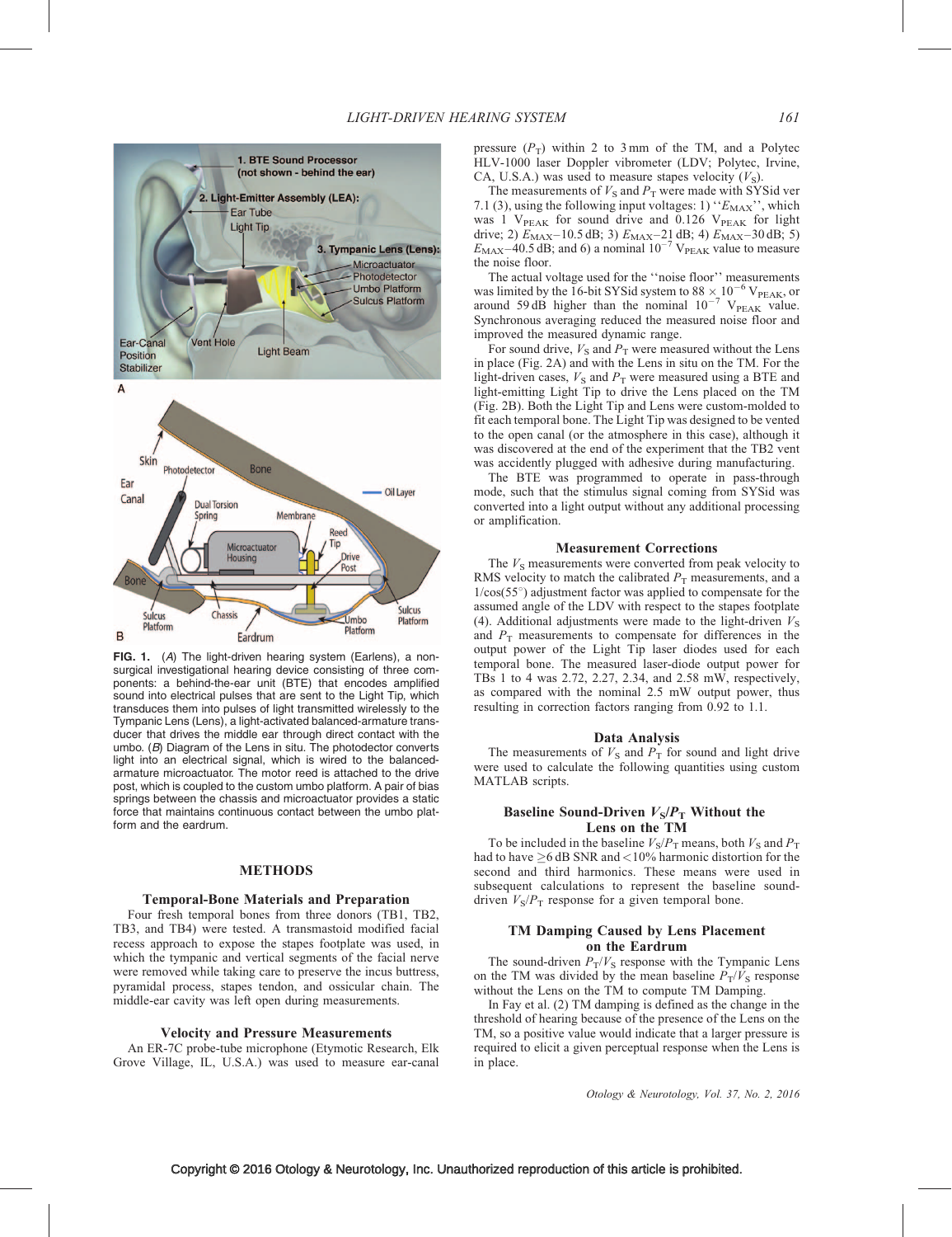

FIG. 2. Sound-driven (A) and light-driven (B) setups used for the temporal-bone experiments. A probe-tube microphone was used to measure ear-canal pressure  $(P_T)$  within 2 to 3 mm of the tympanic membrane (TM) or Lens, and a Polytec HLV-1000 laser Doppler vibrometer (LDV) was used to measure stapes velocity  $(V_S)$ . (A) Setup for the baseline case of sound-driven stimulation (unaided), both without the Lens in place and with the Lens in situ on the TM (not shown). (B) Setup for light-driven cases using a custom-shaped Lens and Light Tip with the laser light source of the Light Tip within 3 mm of the Lens' photodiode.

### Equivalent Pressure Output (EPO)

EPO allows the input voltages of the Earlens to be directly compared with the equivalent pressure outputs of an acoustic hearing aid, as measured near the TM. It was computed by dividing the light-driven  $V<sub>S</sub>$  response at a given input voltage by the mean baseline sound-driven  $V_S/P_T$  response measured on the same temporal bone.

#### Maximum Equivalent Pressure Output (MEPO)

MEPO is simply the EPO corresponding to the  $E_{MAX}$  input voltage. Estimations of MEPO using a circuit-model representation of the Lens for a range of optical-coupling efficiency values are also reported.

#### Maximum Stable Gain (MSG)

MSG is defined as the EPO of the Earlens divided by the corresponding feedback pressure  $P<sub>T</sub>$  generated by the TM in response to Lens stimulation at the umbo:  $MSG = EPO/$  $P_T = ((V_S/P_T)|_{\text{Light}})/((V_S/P_T)|_{\text{Sound}})$ . For this experiment, the light-driven feedback pressure was measured at approximately 2 to 3 mm from the Lens.

## **RESULTS**

# Baseline Sound-Driven  $V_S/P_T$  Without the In-Situ Lens

The mean baseline sound-driven  $V_S/P_T$  responses for TB1–TB4 are shown in Figure 3A, along with an overall mean across the four bones. The overall mean of the TB1– TB4 means falls completely within the 95% confidence interval (CI) from the Rosowski et al. (5) comparison curves, as does the TB1 mean, although the other individual means stray beyond the 95% CI for some frequencies.

# TM Damping

Figure 3B shows the individual means and overall mean of the TM Damping, along with the published mean

Otology & Neurotology, Vol. 37, No. 2, 2016

from Fay et al. (2), based on live subjects. The overall mean curve ranges from around  $-9.1$  dB ( $\sim$ 10 kHz) to  $+9.3$  dB ( $\sim$ 1 kHz), with a mean across the 95 plotted frequencies of 0.76 dB. The Fay et al. (2) overall mean ranges from  $-0.26$  dB ( $\sim$ 10 kHz) to  $+6.5$  dB ( $\sim$ 1 kHz), with a mean across the 13 plotted frequencies of 2.5 dB.

# Light-Driven Stapes Velocity and Ear-Canal Feedback Pressure

The  $V<sub>S</sub>$  responses behave linearly for the most part as the drive voltage changes, with the exception of some low and high frequencies (see Supplemental Digital Content,<http://links.lww.com/MAO/A352>). The  $E_{MAX}$ line for TB3 exhibits saturation effects above approximately 4 kHz, and the low-frequency  $E_{MAX}$ –30 dB,  $E_{MAX}$ –40.5 dB, and sometimes  $E_{MAX}$ –21 dB curves seem to be affected by the noise floor.

The feedback-pressure measurements  $P<sub>T</sub>$  corresponding to the light-driven  $V<sub>S</sub>$  measurements indicate the amount of pressure generated in the ear canal, around 2 to 3 mm away from the Lens, caused by the motions of the Lens as it interfaces with the umbo.  $P<sub>T</sub>$  rises as high as 120 dB SPL in TB3 for the  $E_{MAX}$  voltage, and the maximums of the other three temporal bones all rise above 110 dB SPL (see Supplemental Digital Content, <http://links.lww.com/MAO/A352>).

#### Equivalent Pressure Output (EPO)

Figure 4 shows the equivalent pressure output (EPO) of the Earlens for each of the drive voltages. The EPO responses exhibit the same degree of linearity as the  $V<sub>S</sub>$ measurements that they are based on, and range from under 50 dB SPL at the 0.5-kHz dip all the way up to 136 dB SPL in TB2 around 6 kHz. The maximum values all lie between 120 and 136 dB SPL.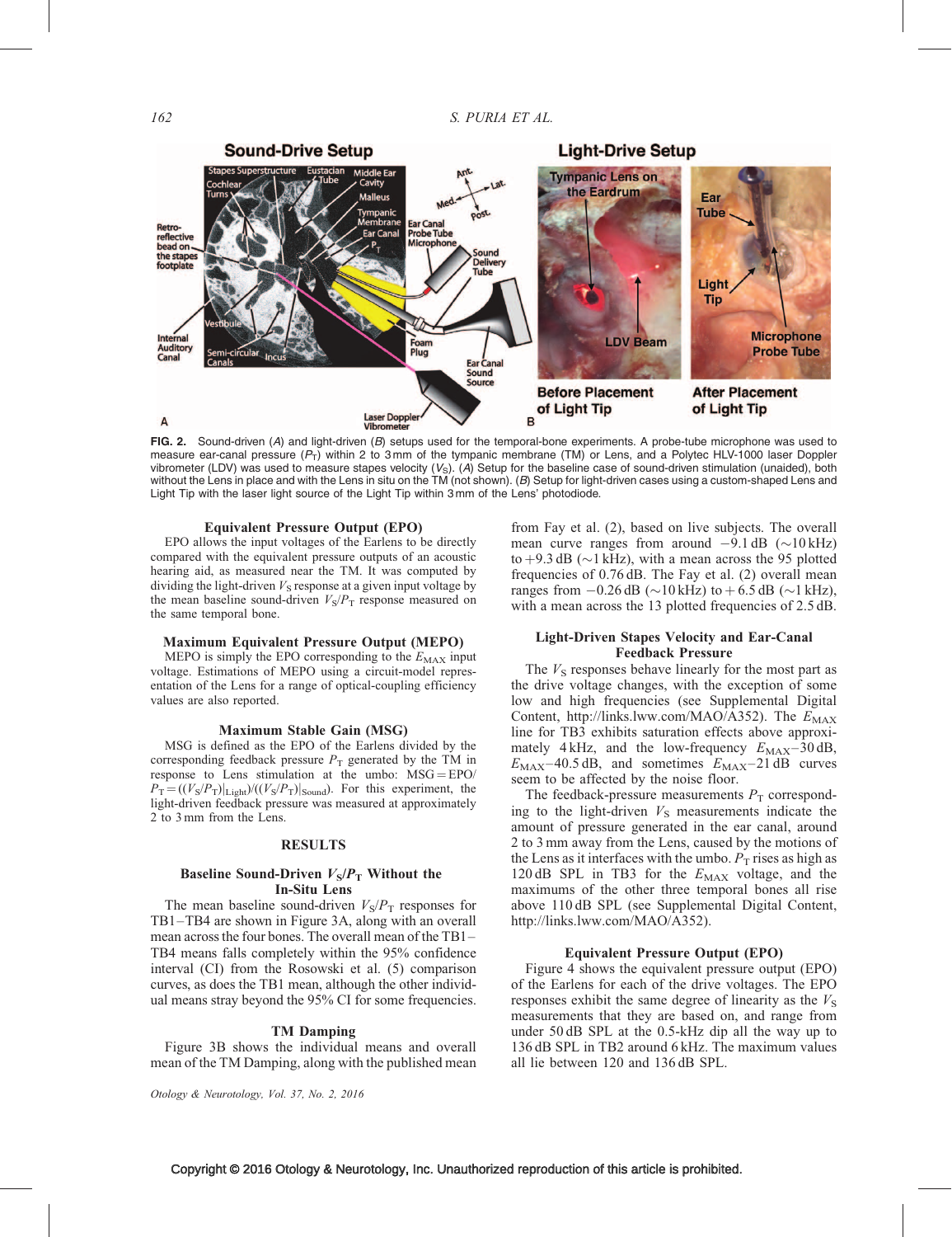

**FIG. 3.** (A) Mean baseline sound-driven  $V_S/P_T$  responses, without the Lens on the TM, for TB1-TB4. For the individual temporalbone means (thin dashed lines), the ''N'' values indicate the number of distinct measurements (i.e., both repeated measurements and measurements at different stimulus levels) used to compute each mean. The thick solid black line is the overall mean of the four individual means. The solid gray lines, from Rosowski et al. (5), represent the overall mean of the means from 13 different studies (thick solid gray line), along with the 95% confidence interval (thin solid gray lines) for those means.  $(B)$  Mean TM-Damping responses for TB1–TB4, indicating how the presence of a passive Lens on the TM dampens  $V_S/P_T$ . An overall mean of the individual means (thick solid black line), as well as an overall mean from Fay et al. (2) (thick solid gray line), are also shown. The average across frequencies of the current measurements is 0.76 dB (based on the 95 plotted points), whereas the mean from the Fay et al. (2) study is 2.5 dB (based on the 13 plotted audiometric frequencies).

The EPO responses typically rise up to 0.4 kHz, dip around 0.5 kHz, and rise again up to around 0.8 kHz before becoming relatively flat with various moderate peaks and dips up to 10 kHz. All of the lines for a given TB are generally linearly related to drive voltage, except for  $E_{MAX}$  in TB3, where the output saturates above 5 kHz. The dip around 0.5 kHz has been identified as an antiresonance caused by the pair of bias-force torsion springs in the Lens. The addition of damping to the springs in future designs could reduce the depth of this dip.

# Maximum Equivalent Pressure Output (MEPO)

Figure 5A presents the MEPO curves corresponding to the  $E_{MAX}$  drive voltage for each temporal bone, along with an overall mean of those curves. For comparison, the overall mean of MEPO measurements from the Fay et al. (2) study, extrapolated based on the hearing thresholds of 26 ears using live subjects, is shown, along with one standard deviation above and below. The minimum audible pressure (MAP) from Killion (6) is also shown.

The overall mean of the current MEPO results lies above the Fay et al. (2) mean by at least 10 dB for most frequencies, and sometimes by more than 20 dB. One exception to this is at 0.5 kHz, where the characteristic dip of the current measurements brings the mean slightly below the Fay et al. (2) mean. In the clinical study with the Alpha version of the Lens (2), the antiresonance occurred slightly below 0.5 kHz because of softer bias springs and that the 12 measurement frequencies in that study (compared with 95 for the current study) were too widely spaced to capture this local minimum.

The Fay et al. (2) results also seem to be smoother than the current results because their mean was based on 26 ears rather than only 4 for the current study. The current overall mean MEPO lies between 60 and 110 dB above the MAP curve, which is up from around 50 to 97 dB for the in-vivo study (2).

### Maximum Stable Gain (MSG)

Figure 6 shows the mean maximum stable gain (MSG) for each temporal bone, plus an overall mean across the four temporal-bone means. Mean and standard deviation responses from Fay et al. (2) are shown for comparison, but these responses are based on a microphone location within the BTE above the pinna, such that a much smaller feedback-pressure reading, and consequently much higher MSG, is to be expected compared with the current study.

For TB2, the MSG below 0.8 kHz is typically lower by about 5 to 10 dB than for the other ears. This is likely because the TB2 Light Tip was accidently blocked during manufacturing.

Even with the microphone placed so close to the TM, the mean MSG for the current study still indicates that the Earlens is capable of providing from 5 to more than 40 dB of stable gain. In comparison, the MSG for an acoustic hearing aid, with the ''feedback'' and output pressures measured at the same point close to the TM, would be 0 dB since the output and feedback pressures should be the same under these conditions.

# DISCUSSION

# Advantages of the Earlens Over Acoustic Hearing Aids

For open-canal acoustic hearing aids, the options for microphone placement and the amount of available amplification are limited by how much sound from the speaker gets fed back into the microphone (7). The TM does not function as a very efficient loudspeaker, particularly at higher frequencies when its surface breaks up into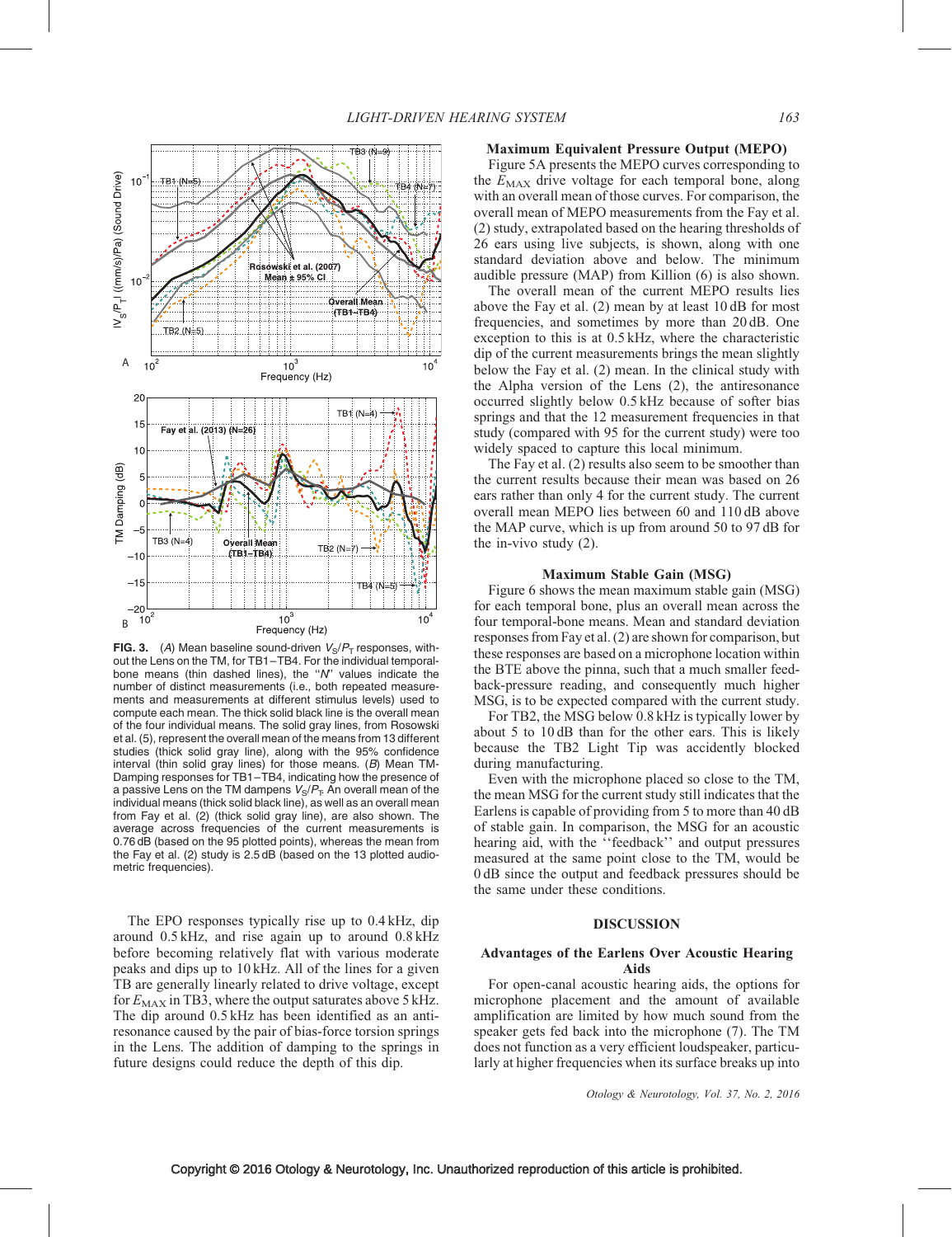

FIG. 4. Equivalent pressure output (EPO) responses at various stimulus levels, for TB1-TB4 (A-D). EPO is calculated as the light-driven  $V_S$  measurements (Fig. S1) normalized by the mean sound-driven  $V_S/P_T$  transfer function for the corresponding temporal bone (Fig. 3A). Responses to the following five drive voltages are shown:  $E_{MAX}$  (0.126 V<sub>PEAK)</sub>,  $E_{MAX}$ –10.5 dB (3.76  $\times$  10<sup>–2</sup> V<sub>PEAK</sub>),  $E_{MAX}$ –21 dB (1.12  $\times$  $10^{-2}$  V<sub>PEAK</sub>),  $E_{MAX}$ -30 dB (4.00  $\times$  10<sup>-3</sup> V<sub>PEAK</sub>), and  $E_{MAX}$ -40.5 dB (1.20  $\times$  10<sup>-3</sup> V<sub>PEAK</sub>).

modes and it generates evanescent sound waves in the ear canal that become attenuated in the far field (3). Because of this, the MSG of the Earlens can be increased beyond what would be possible for an acoustic hearing aid with a microphone placed at the same location.

# The First Measurements of a Newly Designed Tympanic Lens

The baseline sound-driven measurements of the newly designed Lens (Fig. 3A) are consistent with previous reports (5), suggesting that the temporal bones used have normal middle ears. Because the 95% CI represents the spread of the means from various studies, rather than the spread of all the individual temporal-bone responses from those studies, the TB2–TB4 responses shown here are most likely not unusual.

#### MEPO Comparisons to Model Predictions

In addition to the temporal-bone measurements of MEPO, we have also developed a way to calculate

MEPO based on a mechanical circuit-model representation of the Lens in situ in the ear canal (Fig. 5B, inset). The model incorporates some of the key elements of the output transducer and its coupling to the effective impedance of the ossicular chain, as depicted in Figure 1B, and has been used as a design tool to predict the average behavior of the Lens and its sensitivity to parameter variations. Its parameters (see Fig. 5, legend) were derived from values in the literature (3) and bench testing.

Figure 5B shows model MEPO calculations, for optical efficiency values ranging from 40 to 100%, which capture the general trends of the mean Lens output. The MEPO Specification was chosen to ensure that the output would be sufficient to fit subjects having a hearing loss up to 60 dB HL below 0.5 kHz and up to 80 dB HL above 4 kHz (2).

The minimum near 0.5 kHz, due to the antiresonance mode caused by the two bias springs, is generally captured by the model. These springs provide coupling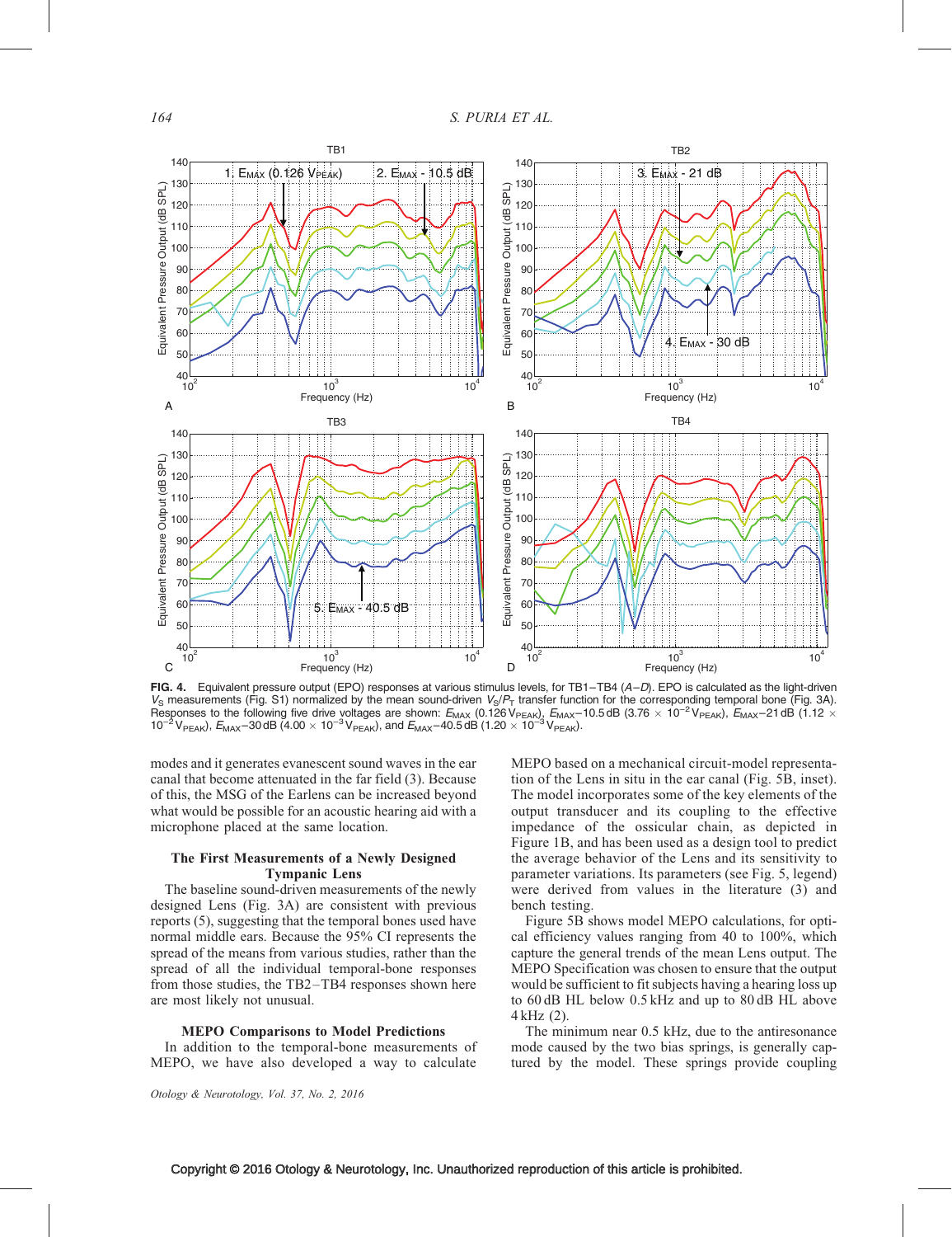

FIG. 5. (A) Maximum equivalent pressure output (MEPO) responses for TB1–TB4, which are simply the EPO responses at the  $E_{MAX}$  stimulus level. Individual measurements from each temporal bone are shown (thin dashed lines) along with the mean curve (thick solid black line). Mean (thick solid gray) and standard deviation (thin solid gray) results from Fay et al. (2), based on extrapolations from hearing thresholds of live subjects and the peak output voltage of the sound processor, are also shown. The minimum audible pressure (MAP) curve from Killion (6) is shown for comparison. (B) Comparison of measured and model-predicted MEPO responses. Measured MEPO means are shown for both the normal case with  $E_{MAX} = 0.126 V_{PEAK}$  (thick solid black line), and for a scaled case (thick solid purple line) that indicates how the MEPO mean would change (accounting for device saturation) if  $E_{MAX}$  were set to 0.126  $V_{RMS}$  (i.e., 0.178  $V_{PEAK}$ ) instead. Modeled MEPO responses (thin solid lines) are shown for optical-efficiency values ranging from 40 to 100%, corresponding to different spacings between the photodiode and the light source. The MEPO Specification curve (thin dashed line) indicates the minimum output requirement needed to treat patients within the inclusion criteria of the Fay et al. (2) clinical study.  $(B, \text{ inset})$  The lumped-element mechanical circuit model of the Lens in situ in the ear canal used for calculating MEPO. The linear ( $K_{\text{spring}}$ ) and torsional ( $K_{\theta}$ ) spring constants for the bias springs are shown, as well as the mass  $(M<sub>2</sub>)$ and moment of inertia  $(I_2)$  of the microactuator, with the distance from the spring rotational axis to the center of gravity shown as  $L_{CG}$ and the length of the drive post shown as  $L_1$ . The coupling stiffness  $(K<sub>o</sub>)$  and damping  $(B<sub>o</sub>)$  of the balanced actuator reed are shown, with a force F delivered to the drive post with mass  $M_0$ . The umbo platform has mass  $M_1$ , stiffness  $K_{\text{lens}}$ , and damping because of oil  $B_{\text{oil}}$ . The umbo platform sees a load impedance consisting of the middle-ear stiffness  $K<sub>TM</sub>$  and damping  $B<sub>TM</sub>$ . The umbo moves a distance of  $X_{TM}$  when driven by the microactuator. The depicted model parameters are as follows:  $\mathcal{K}_{\sf spring}$  = 167 N/m;  $\mathcal{K}_{\sf8pring}$  = 2e-<br>5 N-m/rad; L<sub>1</sub> = 5 mm; M<sub>2</sub> = 110 mg; I<sub>2</sub> = 9.5e-11 kg-m<sup>2</sup>; L<sub>cg</sub> = 2.3 mm;  $K_{\rm o}$  = 430 N/m;  $B_{\rm o}$  = 0.0033 N-s/m;  $M_{\rm o}$  = 0.62 mg;  $M_{\rm 1}$  = 0.7 mg;  $K_{\text{lens}} = 3000$  N/m;  $B_{\text{oil}} = 0.02$  N-s/m;  $K_{\text{TM}} = 1300$  N/m;  $B_{\text{TM}} =$ 0.23 N-s/m.



FIG. 6. Maximum stable gain (MSG) responses for TB1–TB4. The MSG is the EPO divided by the feedback pressure,  $P_{\text{T}}$ , which for this study is measured at a point 2 to 3 mm from the Lens. Individual temporal-bone means are shown (thin dashed lines), along with an overall mean (thick solid black line). Values>0 dB for the temporal-bone measurements indicate that the Earlens can produce a higher gain without producing unstable feedback than an acoustic hearing aid measured with the same microphone location. Fay et al. (2) mean and standard deviation results are shown for comparison (solid gray lines), although these results were measured with the feedback pressure measured outside of the ear canal in a BTE above the pinna where it should be much lower (making the MSG much higher) than at a point close to the eardrum.

between the motor and the chassis and provide a bias force that allows the umbo platform to maintain contact with the TM despite changes such as body position, middle-ear-cavity pressure, and environmental pressure. The model responses are somewhat damped in comparison to the measurements, which seem sharper with their higher peaks and lower dip. Improvements to the model are needed to better capture the dip and surrounding peaks, as simple parameter variations could not achieve a better fit to the data. Work is ongoing to reduce the depth of the dip by adding damping to the spring. It is expected that this fixed narrow dip in the frequency spectrum will not have perceptual consequences, but this needs to be evaluated more carefully.

In addition to the overall MEPO mean from Figure 5A, which was measured using a drive voltage of 0.126 V<sub>PEAK</sub>, another version is also shown to indicate how the MEPO could change if the drive voltage were 0.126  $V_{RMS}$  instead (i.e., 0.178  $V_{PEAK}$ ). This correction factor was measured on the bench, and shows how the Earlens could be expected to behave if the input voltage were moderately boosted beyond  $E_{MAX}$ , in a way that accounts for the frequency-dependent saturation of the device. These nonlinear saturation effects are not well described in the model.

# MEPO Comparisons Between Two Generations of the Tympanic Lens

For the current Lens, the overall mean  $(n = 4)$  MEPO varies from 116 to 128 dB SPL in the 0.7 to 10-kHz range,